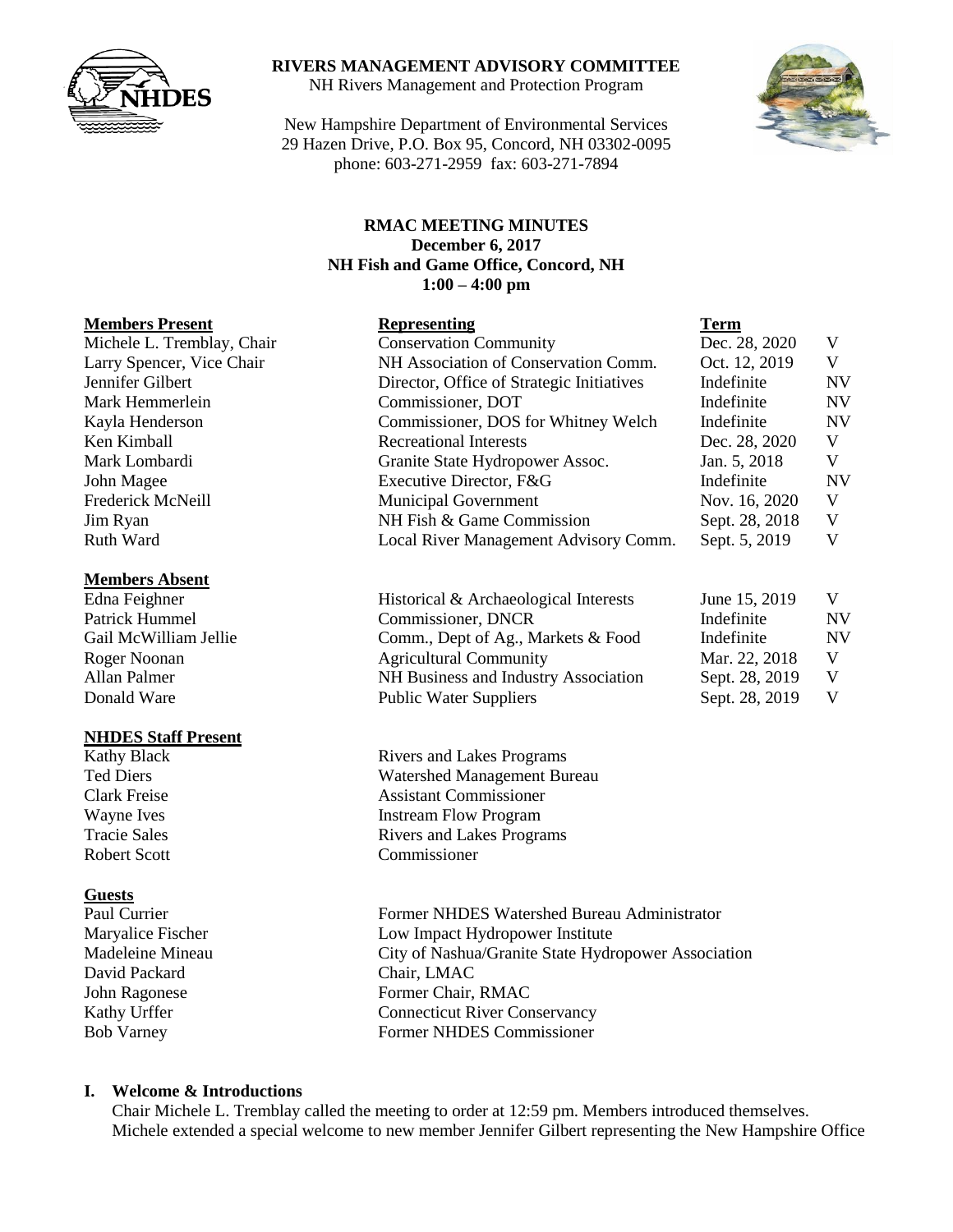of Strategic Initiatives (OSI) and announced that Susan Slack, the former OSI representative, is now working for the Lakes Region Planning Commission.

## **II. Acceptance of the Consent Agenda**

### **Jim Ryan made a motion to accept the Consent Agenda, consisting of the RMAC Meeting Minutes of August 29, 2017, RMAC Membership Status, and RMAC and Joint RMAC/LMAC Subcommittee Members, second by Ruth Ward. Motion passed unanimously.**

## **III. Ken Kimball Recognition Event**

NHDES Commissioner Robert Scott, Assistant Commissioner Clark Freise, Tracie Sales, and Michele L. Tremblay thanked Ken for his 29 years of service on the RMAC, 19 of which were as Chair, and presented him with variety of gifts including a Governor's Proclamation, a letter from former NHDES Commissioner Tom Burack, a framed photo of Ken canoeing with former Governor Maggie Hassan, a framed photo of the first nominated rivers poster, and a framed Designated River map. The group celebrated with cake and drinks.

## **IV. RMPP Program Updates**

1) RMPP 30<sup>th</sup> Anniversary

Michele announced that the Rivers Management Protection Program will be 30 years old in 2018 and discussed options for an anniversary celebration. Idea proposed included an event at the signing of the Warner River designation bill and recognition at the Wild and Scenic Rivers Film Festival. Larry Spencer, Michele, and John Magee will propose additional ideas.

#### 2) Instream Flow Program Update

Tracie announced that the Instream Flow (ISF) Program recently hired a part-time employee, Eli Herman to assist Wayne with field work, data QA/QC, data analysis, and flow monitoring. The fifth ISF informational rule meeting will be held Wednesday, January 10, 2018. The target fish community development continues: the rivers have been divided into reaches expected to have similar fish communities and NHDES staff have reviewed the process contractors are using for selecting reference rivers. Public meetings will be held presenting the chosen reference rivers for each designated river reach and the final target fish community results. The flow estimation model for ungaged locations is expected to be completed in March.

#### **V. Low Impact Hydropower**

Maryalice Fischer, Certification Director for the Low Impact Hydropower Institute (LIHI), explained that LIHI is a non-profit organization that is dedicated to reducing the environmental impacts of hydropower generation through a voluntary certification that uses market incentives to reward projects that have committed to environmental, cultural, and recreational stewardship. Currently LIHI has 127 active certificates (projects) for 197 power plants in 24 states. The certification process is voluntary and collaborative. LIHI conducts a rigorous evaluation and each facility must meet the goals of all eight LIHI criteria including flows, water quality, fish passage and protection, watershed protection, protection of threatened and endangered species, cultural resource protection, and recreation. LIHI recently revised the certification standards and published a new handbook in conjunction with the revision. There are 15 LIHI Certified Projects in New Hampshire. Maryalice reminded the RMAC that hydropower is an effective, flexible renewable energy source which is able to store energy to better match supply with demand as well as provide water for irrigation, open space for wildlife and habitat, recreational opportunities, and flood control.

#### **VI. Surplus Land Disposal Review**

Kathy Black reviewed the two SLRs received within RMAC jurisdiction. One was a permanent easement in Stewartstown on the North Stratford Beecher Falls Branch rail trail for a water line in exchange for permanent protection of snowmobile trails, and both the RMAC and Headwaters LAC declined to comment on this SLR. The second was a sale of DOT property in Alton near the Merrymeeting River, but not directly adjacent to it. The sale did not appear to affect access to the river or water quality, so the RMAC had no objection to the sale. A third SLR was received which is in RMAC, LMAC, and LAC jurisdiction, but it was incomplete so it will be reviewed when the information is complete.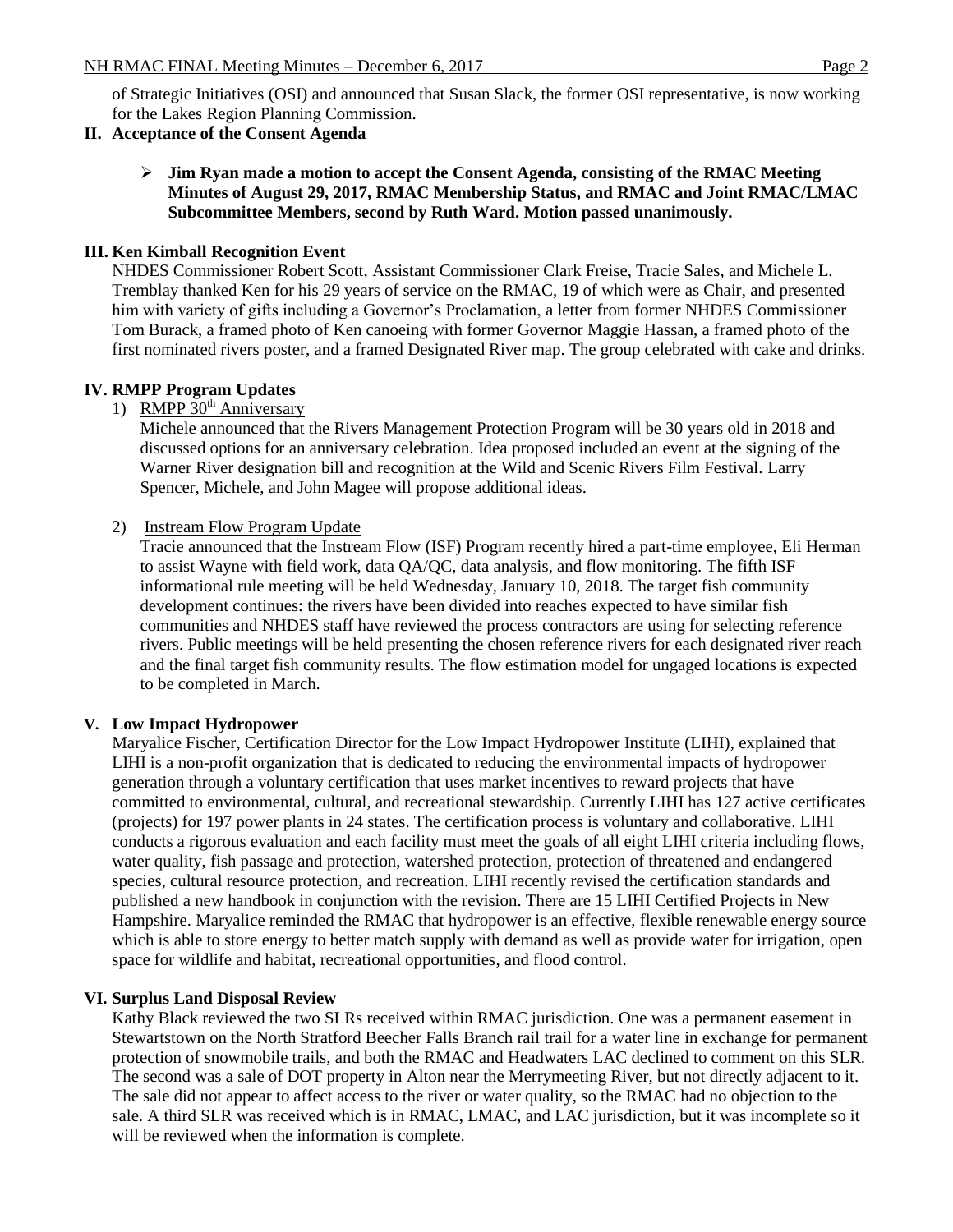## **VII. River Related Legislation**

## 1) 2018 Legislation Review

Larry thanked the Policy and Legislation Subcommittee for their work. He reported that the subcommittee recommended that the RMAC support SB445, HB1590, HB1618, HB1689, and HB1745; oppose HB1226, HB1616, and HB1651; track HB485, SB119, HB1101, HB1233, HB1343, HB1347, and SB450; and comment on HB1436 and HB1810. The RMAC discussed the proposed positions on the bills and decided to change position from track to oppose on HB1233, related to the regulation of seeds and fertilizer, based on the idea that municipalities should have the right to set more stringent ordinances.

## *Larry Spencer made a motion to oppose HB1233, second by Fred McNeil. Motion passed unanimously.*

Michele L. Tremblay requested that a RMAC decision date be added to the Legislation spreadsheet noting "RMAC positions are subject to change based on changes in bill text."

### *Larry Spencer made a motion to accept the Policy and Legislation Subcommittee's recommendations, with the exception of HB1233, on 2018 legislation along with Michele L. Tremblay's request to add a comment to the Legislation spreadsheet, second by Ken Kimball. Motion passed unanimously.*

## 2) Policy and Legislation Committee Policy and Procedures Update

At Michele's invitation, Tracie explained that the primary reason for the proposed changes to the procedures document was to eliminate unintentional voting via email, which is a violation of RSA 91-A. An additional change adds the requirement that the Vice Chair of the RMAC also chair the Policy and Legislation Subcommittee, which would also require a change to the Election Policy.

## *Larry Spencer made a motion to accept the changes with respect to the unintentional voting by email and to then create a revised draft Policy and Legislation Policy and Procedures document tracking the proposed changes to the Subcommittee chair assignment, second by Ken Kimball. Motion passed unanimously.*

## 3) Standing Legislative Positions

Tracie discussed possible topics on which the RMAC could develop formal standing positions (support, oppose, or track) for legislative response. For example, the RMAC may support any legislation directly related to a topic the RMAC has already voted on such as a river nomination or RMPP statutes or rules. The Policy and Legislation Subcommittee will work with Rivers staff to develop a draft document of proposed standing positions for RMAC review at the next meeting. Some members expressed concern about developing standing positions for such as diverse group, and it was decided that the Standing Positions document, once formally approved by the RMAC, will be reviewed and re-approved yearly. This annual review process will be added to the Policy and Legislation Procedures document.

## **VIII. RMAC FY2016/2017 Biennial Report**

Tracie discussed the changes to the draft biennial report such as the addition of the "By the Numbers" table and a section on the RMAC and LMAC's willingness to take on an oversight role of the Shoreland Program. The group decided to change the words "vote" to "agree" and "oversight" to "advisory role" in the report.

## *Larry Spencer made a motion to approve the final report as presented with the wording changes noted, second by Fred McNeill. Motion passed unanimously.*

The group discussed options for presenting the report to the House Resources, Recreation and Development (RR&D) Committee and the Senate Energy and Natural Resources (EN&R) Committee. It was decided that Ruth Ward would ask to schedule a 20 minute presentation with EN&R and Michele would ask Rep. Christensen to schedule a 20 minutes presentation with RR&D. Rivers staff will email a pdf file of the final biennial report to the RMAC and email RR&D and EN&R prior to the presentations.